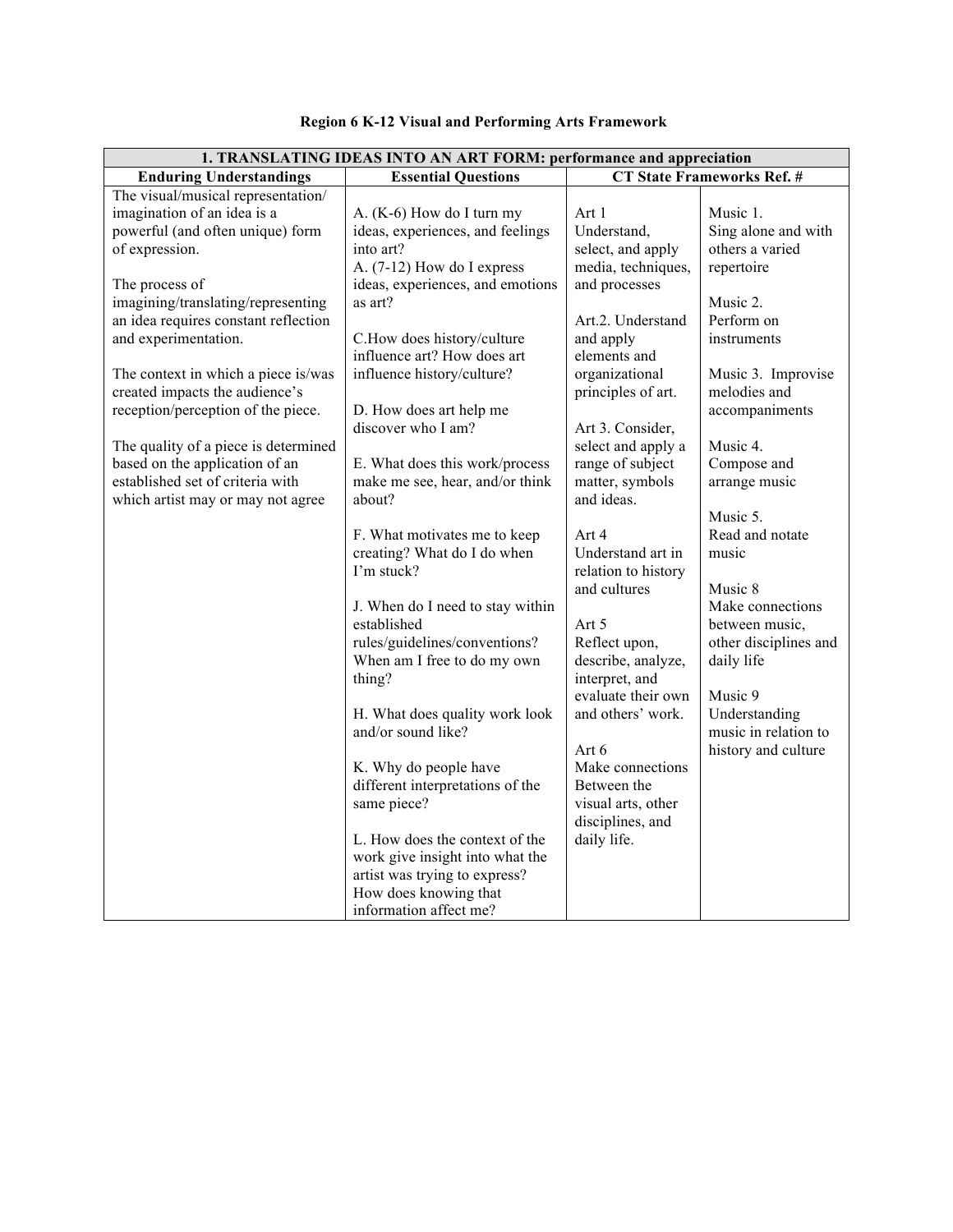| 2. FOUNDATION IN KEY TOOLS, TECHNIQUES, AND PRINCIPLES                                                                                                                                                                                                                                                                                                                                        |                                                                                                                                                                                                                                                                                                                                                                                                                                                            |                                                                                                                                                                                                                                                                                                                    |                                                                                                                                                                                                                                                                                                                                                                                                                                                                                                                                           |
|-----------------------------------------------------------------------------------------------------------------------------------------------------------------------------------------------------------------------------------------------------------------------------------------------------------------------------------------------------------------------------------------------|------------------------------------------------------------------------------------------------------------------------------------------------------------------------------------------------------------------------------------------------------------------------------------------------------------------------------------------------------------------------------------------------------------------------------------------------------------|--------------------------------------------------------------------------------------------------------------------------------------------------------------------------------------------------------------------------------------------------------------------------------------------------------------------|-------------------------------------------------------------------------------------------------------------------------------------------------------------------------------------------------------------------------------------------------------------------------------------------------------------------------------------------------------------------------------------------------------------------------------------------------------------------------------------------------------------------------------------------|
| <b>Enduring Understandings</b>                                                                                                                                                                                                                                                                                                                                                                | <b>Essential Questions</b>                                                                                                                                                                                                                                                                                                                                                                                                                                 | <b>CT State Frameworks Ref. #</b>                                                                                                                                                                                                                                                                                  |                                                                                                                                                                                                                                                                                                                                                                                                                                                                                                                                           |
| The instruments you use and<br>the way you use them affect<br>your ability to communicate an<br>idea.<br>The instruments/materials you<br>use and the way you use them<br>affect the range, quality, and<br>marketability of your work.<br>The quality of a piece is<br>determined based on the<br>application of an established set<br>of criteria with which artist<br>may or may not agree | $A(K-6)$ How do I turn my ideas,<br>experiences, and feelings into art?<br>A.(7-12) How do I express ideas,<br>experiences, and emotions as art?<br>B. How do the fundamentals make<br>me a better artist?<br>H. What does quality work look<br>and/or sound like?<br>J. When do I need to stay within<br>established<br>rules/guidelines/conventions?<br>When am I free to do my own<br>thing?<br>I. How do I turn my ideas/talents<br>into a profession? | Art.1.Media<br>Students will<br>understand,<br>select, and apply<br>media,<br>techniques, and<br>processes.<br>Art 2<br>Understand and<br>apply elements<br>and<br>organizational<br>principles of art.<br>Art 3. Content.<br>Consider, select<br>and apply a range<br>of subject matter,<br>symbols and<br>ideas. | Music 1<br>Sing alone and with<br>others a varied<br>repertoire<br>Music 2<br>Perform on instruments<br>Music 3<br>Improvise melodies,<br>Variations, and<br>accompaniments<br>Music 4<br>Compose and arrange<br>music<br>Music 5<br>Read and notate music<br>Music 6<br>Listen to, analyze, and<br>describe music<br>Music 7<br>Evaluate music and<br>music performances<br>Music 8<br>Make connections<br>between music, other<br>disciplines and daily life<br>Music 9<br>Understanding music in<br>relation to history and<br>culture |
|                                                                                                                                                                                                                                                                                                                                                                                               |                                                                                                                                                                                                                                                                                                                                                                                                                                                            |                                                                                                                                                                                                                                                                                                                    |                                                                                                                                                                                                                                                                                                                                                                                                                                                                                                                                           |

| <b>3. PURPOSE OF PERFORMANCE</b> |                                 |                                   |                     |
|----------------------------------|---------------------------------|-----------------------------------|---------------------|
| <b>Enduring Understandings</b>   | <b>Essential Questions</b>      | <b>CT State Frameworks Ref. #</b> |                     |
| The context in which a piece     | C. How does history/culture     | Art 2                             | Music 1             |
| is/was created impacts the       | influence art? How does art     | Understand and                    | Sing alone and with |
| audience's reception/perception  | influence history/culture?      | apply elements                    | others a varied     |
| of the piece                     |                                 | and organizational                | repertoire          |
|                                  | E. What does this work/process  | principles of art.                |                     |
| The process of                   | make me see, hear, and/or think |                                   | Music 2             |
| imagining/translating/represent  | about?                          | Art 3                             | Perform on          |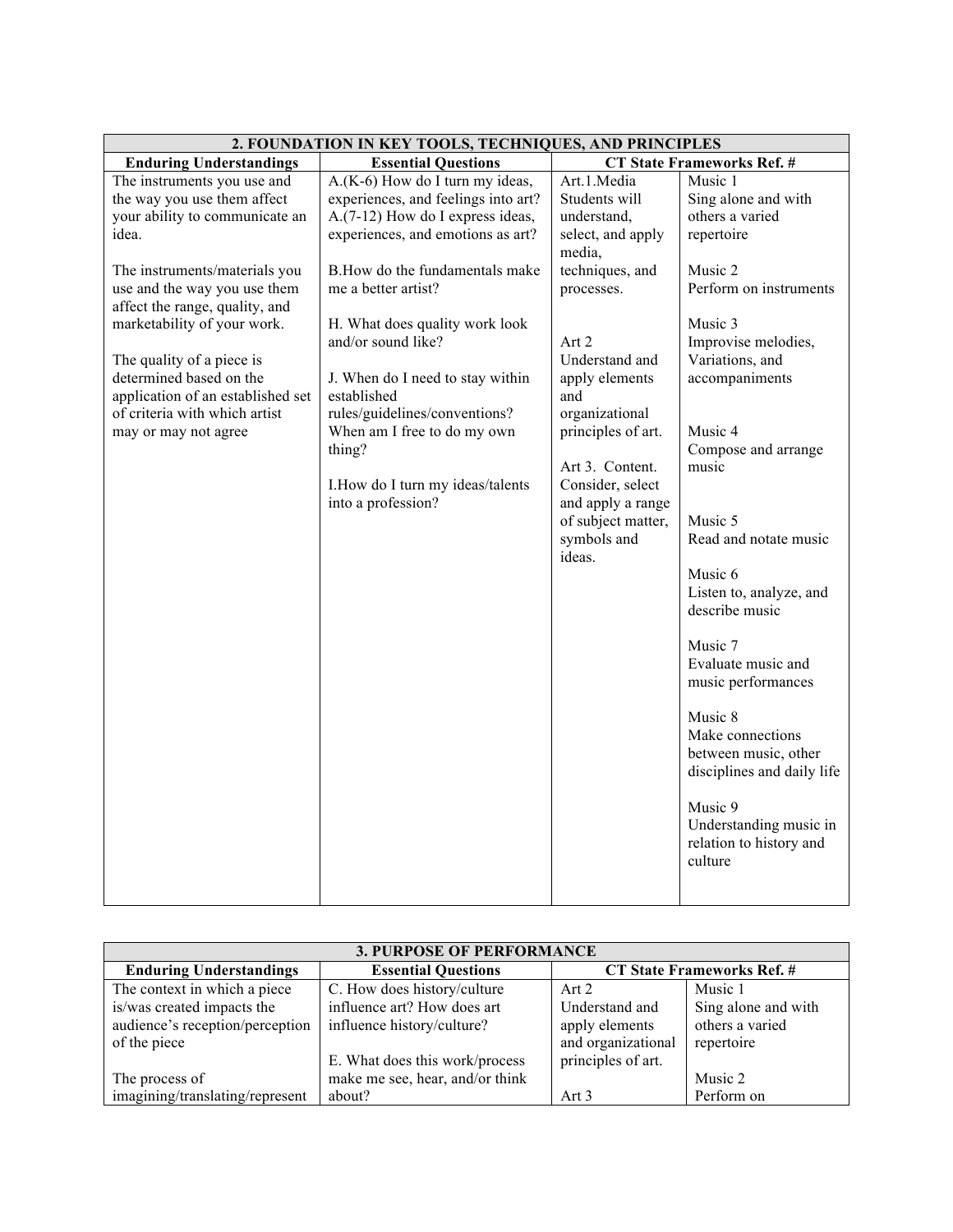| -ing an idea requires constant<br>reflection and experimentation<br>The quality of a piece is<br>determined based on the | F. What motivates me to keep<br>creating? What do I do if I get<br>stuck?     | Students will<br>Consider, select,<br>and apply a range<br>of subject matter,<br>symbols, and | instruments<br>Music 3<br>Improvise melodies,<br>Variations, and                     |
|--------------------------------------------------------------------------------------------------------------------------|-------------------------------------------------------------------------------|-----------------------------------------------------------------------------------------------|--------------------------------------------------------------------------------------|
| application of an established set<br>of criteria with which artist                                                       | G. How do I step back from my<br>work so that I can see it in a new           | ideas                                                                                         | accompaniments                                                                       |
| may or may not agree<br>Experiences and opportunities<br>provide inspiration for further                                 | way? What do I do with that<br>information?<br>H. What does quality work look | Art 4<br>Understand art in<br>relation to history<br>and cultures                             | Music 4<br>Compose and arrange<br>music                                              |
| pursuits.                                                                                                                | and/or sound like?                                                            | Art 5                                                                                         | Music 5                                                                              |
|                                                                                                                          | I. How do I turn my ideas/talents<br>into a profession?                       | Reflect upon,<br>describe, analyze,<br>interpret, and                                         | Read and notate music                                                                |
|                                                                                                                          | J. When do I need to stay within<br>established                               | evaluate their own<br>and others' work                                                        | Music 6<br>Listen to, analyze, and                                                   |
|                                                                                                                          | rules/guidelines/conventions?<br>When am I free to do my own<br>thing?        | Art 6                                                                                         | describe music<br>Music 7                                                            |
|                                                                                                                          |                                                                               | Make connections<br>Between the<br>visual arts, other<br>disciplines, and                     | Evaluate music and<br>music performances                                             |
|                                                                                                                          |                                                                               | daily life.                                                                                   | Music 8<br>Make connections<br>between music, other<br>disciplines and daily<br>life |
|                                                                                                                          |                                                                               |                                                                                               | Music 9<br>Understanding music<br>in relation to history<br>and culture              |

| <b>4. MOVING BEYOND PRECONCEIVED NOTIONS</b> |                                    |                            |                            |
|----------------------------------------------|------------------------------------|----------------------------|----------------------------|
| <b>Enduring Understandings</b>               | <b>Essential Questions</b>         | CT State Frameworks Ref. # |                            |
| Experiences and                              | E. What does this work/process     | $K-5$                      | $6-8$                      |
| opportunities provide                        | make me see, hear, and/or think    |                            | Music 1                    |
| inspiration for further                      | about?                             | Art $3$                    | Sing alone and with others |
| pursuits.                                    |                                    | Content.                   | a varied repertoire        |
|                                              | G. How do I step back from my      | Consider,                  |                            |
| The process of                               | work so that I can see it in a new | select and                 | Music 2                    |
| imagining/translating/                       | way? What do I do with that        | apply a range              | Perform on instruments     |
| represent-ing an idea requires               | information?                       | of subject                 |                            |
| constant reflection and                      |                                    | matter.                    | Music 3                    |
| experimentation.                             | H. What does quality work look     | symbols and                | Improvise melodies,        |
|                                              | and/or sound like?                 | ideas                      | variations, and accompani- |
| The quality of a piece is                    |                                    |                            | ments                      |
| determined based on the                      | I. How do I turn my ideas/talents  | Art 4                      |                            |
| application of an established                | into a profession?                 | Understand art             | Music 4                    |